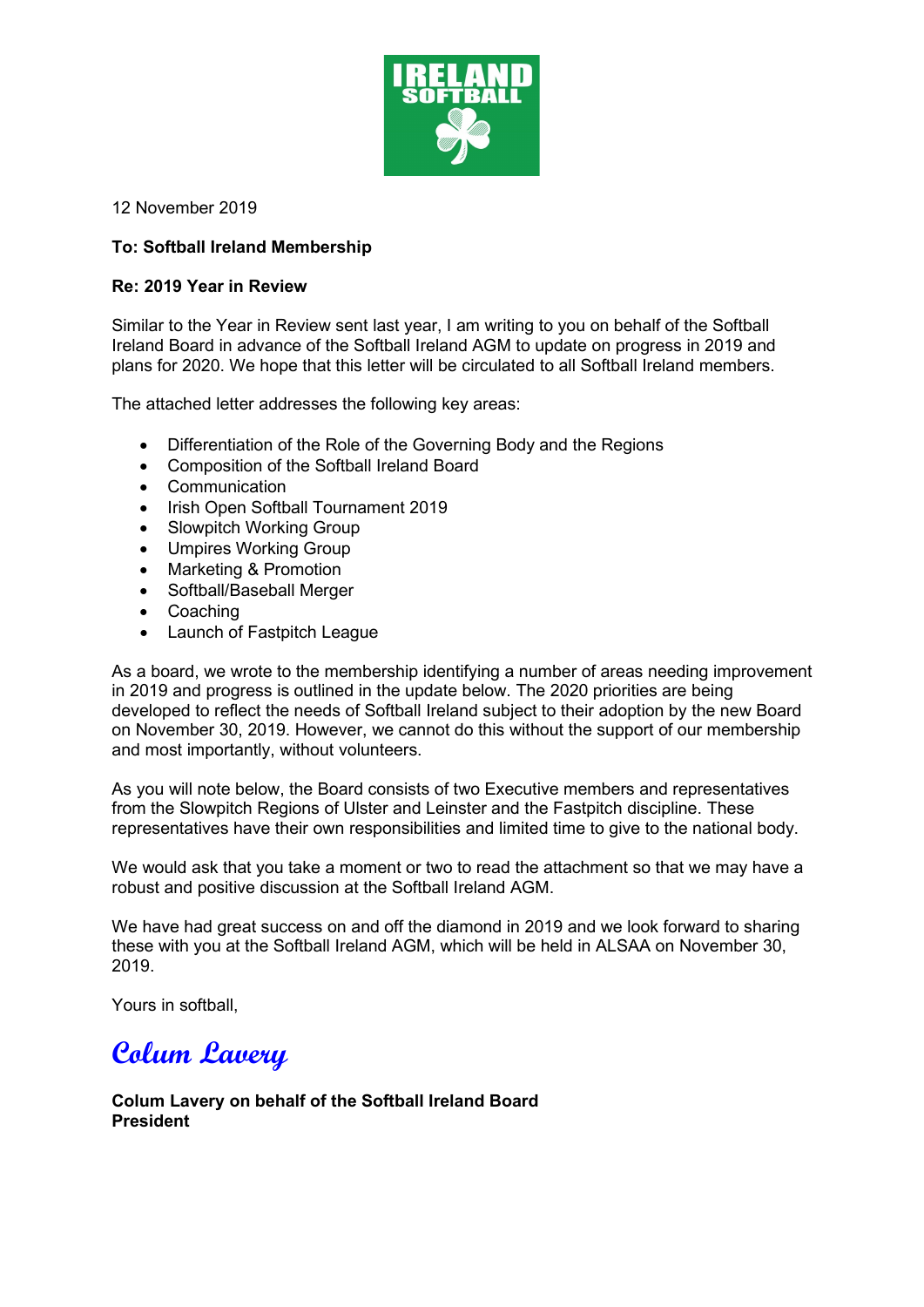

# **Differentiation of the Role of the Governing Body and the Regions**

Softball Ireland is the National Governing Body (NGB) of all variations of the sport in Ireland. As NGB, we are primarily responsible for constitutional governance, regulation, representing the sport at national and international level, strategic planning, management of national teams, organisation of national tournaments, and, most importantly, supporting our Regional Associations.

Softball Leinster and Softball Ulster are responsible for the growth, development and organisation of adult slo-pitch softball in their respective regions. Softball Ireland recognises the regional ownership of the lead role in development (as requested by both the regions and the Softball Ireland membership) and have provided support upon request.

Fastpitch Ireland is responsible for the development and organisation of Fastpitch Softball Ireland including coaching, promotion and the launching of the inaugural league.

## **2019 Key Achievements**

- **National Recognition**
	- o Completion of Softball/Baseball Merger and the creation of Baseball Softball Ireland (MOU attached)
	- o Initial meetings with Sport Ireland to identify recognition pathway
	- o Meetings with Olympic Federation of Ireland
	- o Attendance of ESF & WBSC Meetings
	- o Appointment of Dr. Melanie Cunningham as Chairperson of WBSC Europe Medical Commission

#### • **National Tournaments**

- o Brian Walshe Cup (Start of Season Blitz) **–** *won by Team No Name*
- o Irish Open Softball Tournament **–** *won by Dodder*
- o Softball Ireland National Club Championships (SINCC) **–** *won by Dodder*
- o Successful re-launch of Indoor Softball *– thanks Julie!*
- o Fastpitch League to launch on November 10, 2019 *– thanks Melanie!*

#### • **International Participation**

- o Co-ed Slowpitch European Championships (Bronze Medal)
- $\circ$  Co-ed Slowpitch World Series of Softball (10<sup>th</sup> place finish)
- $\circ$  Women's Fastpitch European Championships (8<sup>th</sup> place finish)
- $\circ$  Womens U19 World Cup (14<sup>th</sup> place finish)
- o Hosting of USA Softball in Dublin with 300 spectators and 140k viewers on streaming
- **Coaching**
	- $\circ$  5 x Open Softball Skills/Training days delivered by Fastpitch WNT
	- o Softball Ireland Coaching programme implementation delayed, update at AGM
- **Media Saturation**
	- o Articles in on-line and print media
	- o Tweet from the President of Ireland
	- o Large footprint on Ireland v USA Game
	- o Media articles on National Teams
- **Promotion / Marketing**
	- o Radio interviews and promotion
	- o Participation in Sport Ireland SPORTFEST Event
	- o Soft launch of play softball mark
- **Successful application for Development Support**
	- o Softball Ireland to receive equipment & starter packs from WBSC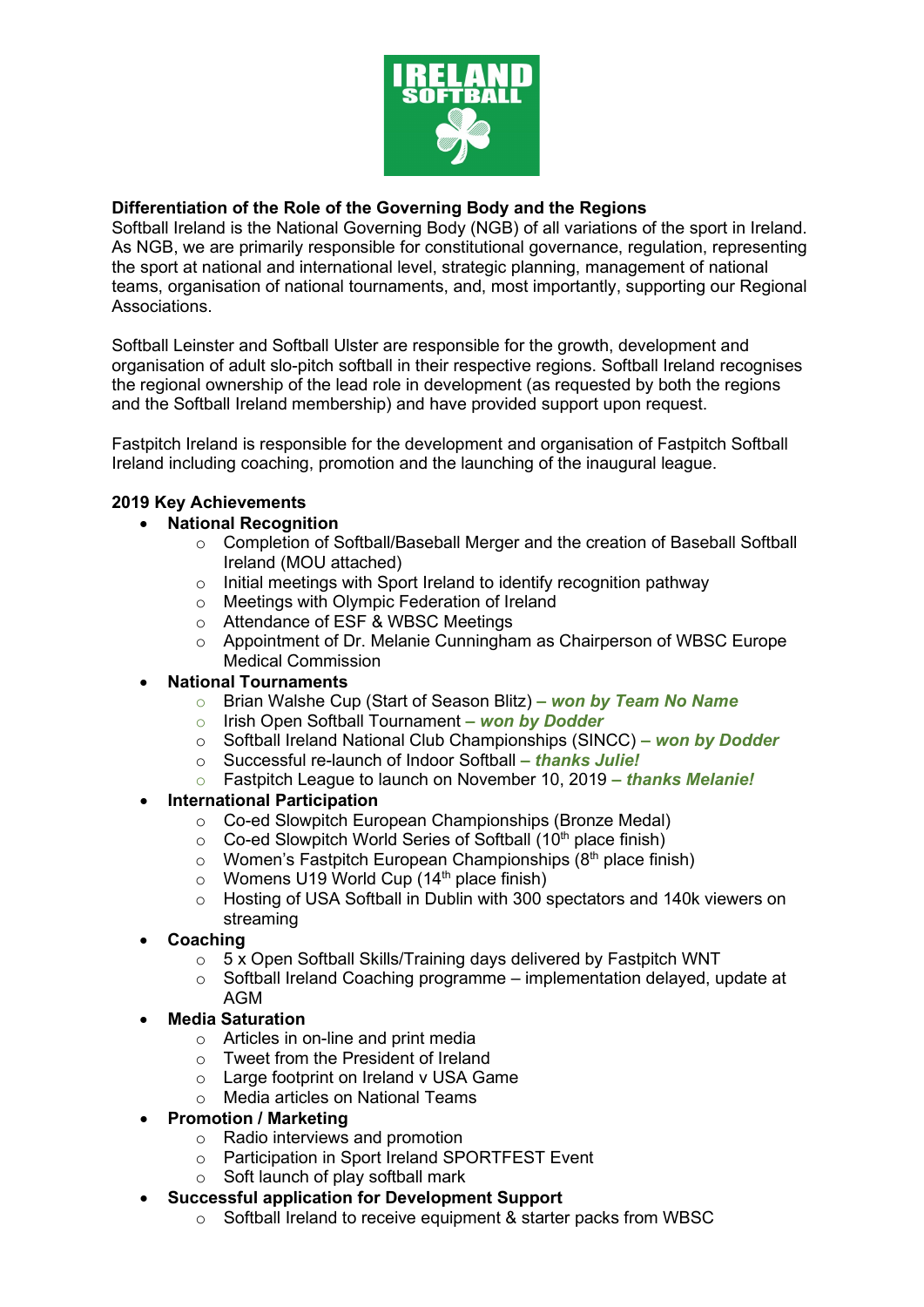

## **Composition of Softball Ireland Board**

The Softball Ireland Board currently consists of six volunteers: President, Secretary, an independent member and representatives from Leinster, Ulster and Fastpitch. Treasurer role remains vacant since the last AGM despite numerous attempts to find a candidate.

#### **Communication**

Softball Ireland listened to the concerns of the membership that there was not enough communication and the Board worked hard to improve transparent communication in 2019, a priority for the incoming board in 2020 is the need to appoint a comms officer which may need to be a paid position.

The website was refreshed and updated throughout 2019, Softball Ireland increased its social media presence on Facebook, Instagram and Twitter. Softball Ireland (as NGB) is also dependent on the Regions and clubs to create additional media for us to share. Softball Ulster made a concerted effort in 2019 (14% of SI twitter social media driven by Softball Ulster) whilst Softball Ireland will continue to work with Leinster to increase its social media footprint (1% of SI twitter social media driven by Softball Leinster).

Softball Ireland issued regular newsletters to update members across the season, we are dependent on these being shared by the team contacts whilst we also put links to them on Facebook and Twitter.

Further ideas are welcome from the membership. Our aim is to let you know what we are doing but acknowledge we need to "boast" our achievements more.

The Softball Ireland Board can be contacted by email (the president and secretary e-mail addresses have not changed in 10 years), by phone or in person, and will always respond to queries.

#### **Irish Open Softball Tournament 2019**

The Softball Ireland Board would like to especially thank Julie Trundle and Elaine Barr who volunteered to run IOST 2019 and particularly the social side of the 2019 IOST tournament and made the "S" in IOST mean social once more. The work and time commitment from both Julie and Elaine were phenomenal and plans for 2020 have already commenced with aplomb. The choice of weekend in 2019 was unfortunately unavoidable due to a number of other events in UL and few other venues offering the combination of fields and accommodation.

Softball Ireland would also like to thank Jonathan and Colum for their assistance in scheduling and running of the tournament over the weekend and the Softball Ireland board for their input.

The dates for IOST 2020 are already set:  $21<sup>st</sup> - 22<sup>nd</sup>$  August, 2020.

#### **Slowpitch Development Working Group**

Following on from a number of false starts, this working group is now up and running. We would like to thank the members who completed the survey and the Working Group members will be reaching out individually to clubs who didn't respond to get their views. Katie Sadleir, an outside consultant and chair of the group, will provide an update to the AGM on November 30, 2019.

We are hopeful that development plan can be agreed from the Working Group to be applied across Ireland. Softball Ulster have finished and shared a detailed development plan for their region, and we hope they will give a high-level overview of this at the AGM.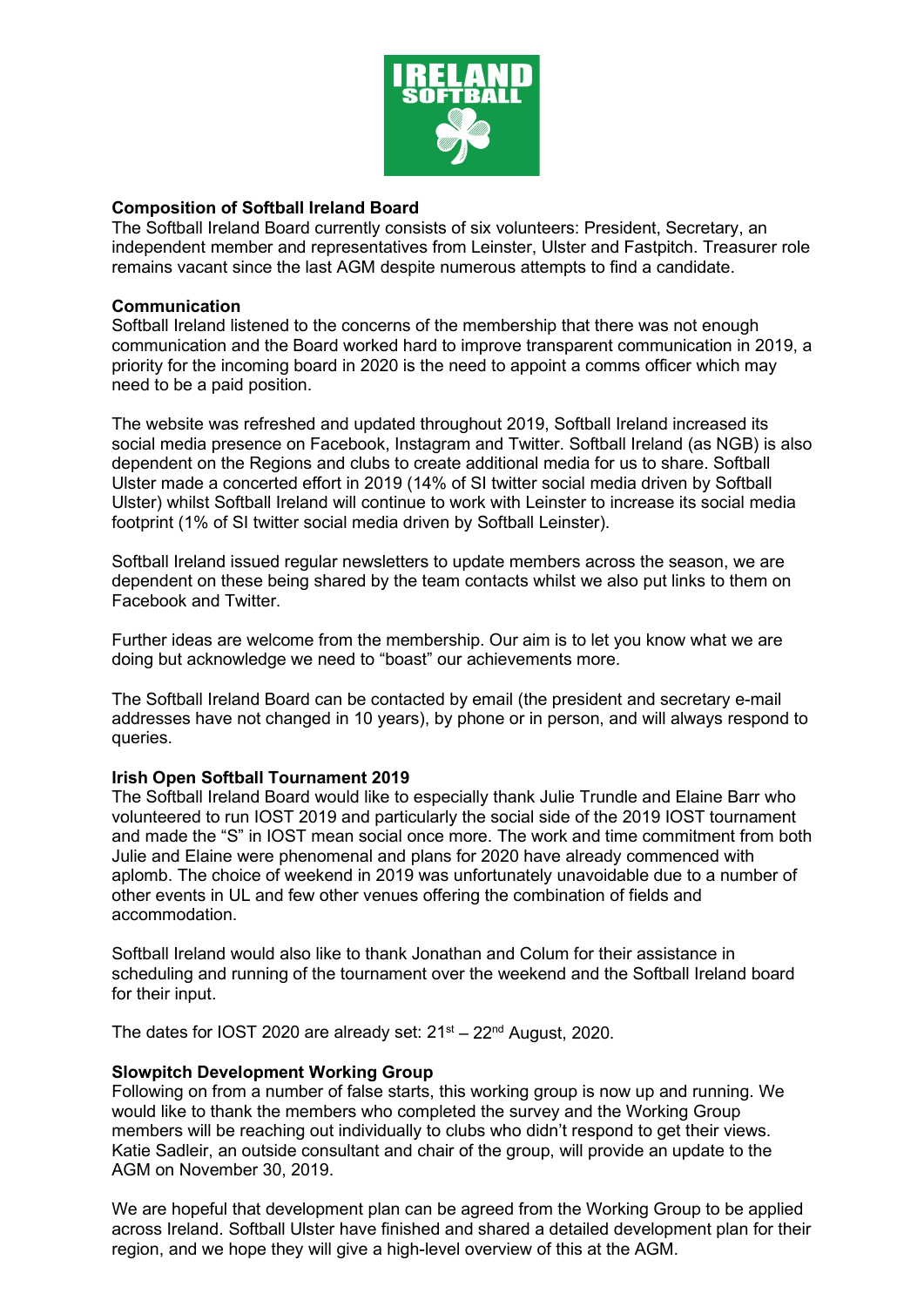

#### **Baseball Softball Ireland**

The merger of Baseball and Softball continued to be both a key challenge and timeconsuming priority for the President and Secretary of Softball Ireland in 2019. Softball Ireland were delighted to enter into an agreement of an umbrella body merging Softball and Baseball and wish to thank Colum, Conor and Baseball Ireland for their perseverance in bringing this to a conclusion.

The Baseball Softball Ireland transitional Board currently consists of Colum Lavery (President SI), Conor Sayles (SI), Melanie Cunningham (SI), Tom Kelly (President BI), Sean Mitchell and Anne Murphy.

Following a meeting of BSI with Sport Ireland on recognition, Sport Ireland confirmed the merged entity must meet a number of criteria and this will be a very time-consuming process for the incoming board in 2020. Sport Ireland recognition was identified by the SI AGM as a key priority for the Board in 2019. While we can see a path to finally meet this goal, and the potential benefits are becoming clearer, significant work on our governance structure and policies is required and will likely require a 5-year timeline.

As part of the merger, Softball and Baseball have committed to exploring working together on a number of joint projects including youth development, multi-purpose fields, coaching and umpiring.

#### **Softball Ireland Coaching Programme**

In 2018 Softball Ireland confirmed an agreement to franchise the BSUK coaching programme. Unfortunately, getting the correct coaches from BSUK has been challenging for both sides and something we hope to be able to sort shortly. However, the benefits of the relationship were seen during the summer with invitations to the MLB Cadet and Coach Development Camps.

#### • **MLB Cadet Camp**

To coincide with the Boston Red Sox v New York Yankees series played in London in June 2019, Major League Baseball (MLB) ran a Cadet Camp targeted at high level young male and female athletes.

Softball Ireland through our continued partnership with BaseballSoftballUK nominated Caitlyne De Lange (Dodder) and Maeve Og O'Leary (WNT) to attend the MLB Cadet Camp at the end of the May 2020. Softball Ireland covered the cost of the Players flights as a development grant to allow them to participate.

#### • **MLB Coach Development Programme**

As part of the legacy programme ran by MLB in advance of the RedSox v Yankees London Series in June 2019, Softball Ireland were invited to nominate an attendee to the MLB Coach Development programme.

Softball Ireland nominated Jonathan Spielberg to attend the MLB Coaches Development Programme in London on May 25/26, 2019 in his capacity as an assistant coach on the Slowpitch National Co-ed team and his responsibility for Slowpitch development in Leinster as Chairman of SL. Softball Ireland covered all costs associated with the tournament as a development grant to Jonathan.